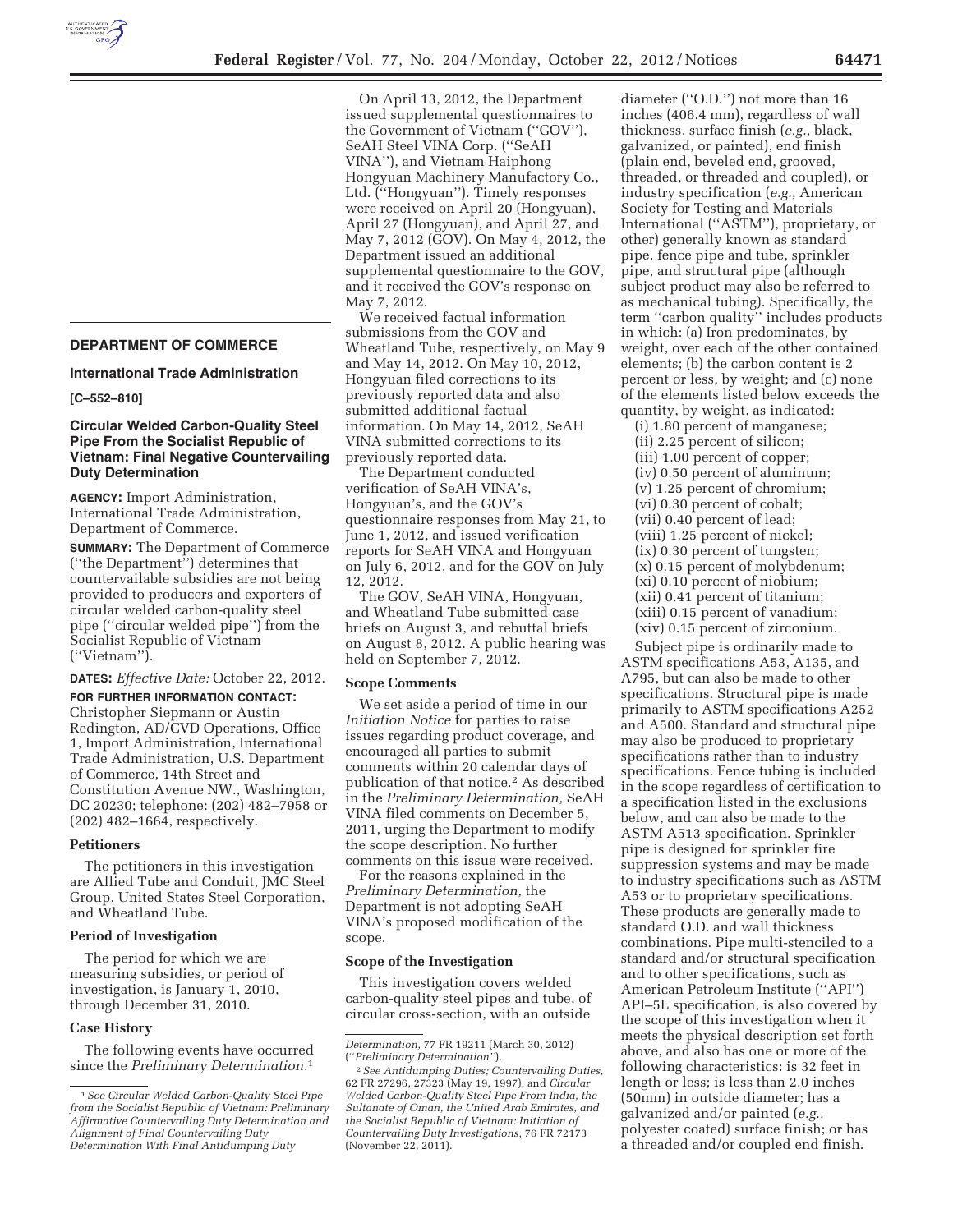The scope of this investigation does not include: (a) Pipe suitable for use in boilers, superheaters, heat exchangers, refining furnaces and feedwater heaters, whether or not cold drawn; (b) finished electrical conduit; (c) finished scaffolding 3; (d) tube and pipe hollows for redrawing; (e) oil country tubular goods produced to API specifications; (f) line pipe produced to only API specifications; and (g) mechanical tubing, whether or not cold-drawn. However, products certified to ASTM mechanical tubing specifications are not excluded as mechanical tubing if they otherwise meet the standard sizes (*e.g.,*  outside diameter and wall thickness) of standard, structural, fence and sprinkler pipe. Also, products made to the following outside diameter and wall thickness combinations, which are recognized by the industry as typical for fence tubing, would not be excluded from the scope based solely on their being certified to ASTM mechanical tubing specifications:

- 1.315 inch O.D. and 0.035 inch wall thickness (gage 20)
- 1.315 inch O.D. and 0.047 inch wall thickness (gage 18)
- 1.315 inch O.D. and 0.055 inch wall thickness (gage 17)
- 1.315 inch O.D. and 0.065 inch wall thickness (gage 16)
- 1.315 inch O.D. and 0.072 inch wall thickness (gage 15)
- 1.315 inch O.D. and 0.083 inch wall thickness (gage 14)
- 1.315 inch O.D. and 0.095 inch wall thickness (gage 13)
- 1.660 inch O.D. and 0.047 inch wall thickness (gage 18)
- 1.660 inch O.D. and 0.055 inch wall thickness (gage 17)
- 1.660 inch O.D. and 0.065 inch wall thickness (gage 16)
- 1.660 inch O.D. and 0.072 inch wall thickness (gage 15)
- 1.660 inch O.D. and 0.083 inch wall thickness (gage 14)
- 1.660 inch O.D. and 0.095 inch wall thickness (gage 13)
- 1.660 inch O.D. and 0.109 inch wall thickness (gage 12)
- 1.900 inch O.D. and 0.047 inch wall thickness (gage 18)
- 1.900 inch O.D. and 0.055 inch wall thickness (gage 17)
- 1.900 inch O.D. and 0.065 inch wall thickness (gage 16)
- 1.900 inch O.D. and 0.072 inch wall thickness (gage 15)
- 1.900 inch O.D. and 0.095 inch wall thickness (gage 13)
- 1.900 inch O.D. and 0.109 inch wall thickness (gage 12)
- 2.375 inch O.D. and 0.047 inch wall thickness (gage 18)
- 2.375 inch O.D. and 0.055 inch wall thickness (gage 17)
- 2.375 inch O.D. and 0.065 inch wall thickness (gage 16)
- 2.375 inch O.D. and 0.072 inch wall thickness (gage 15)
- 2.375 inch O.D. and 0.095 inch wall thickness (gage 13)
- 2.375 inch O.D. and 0.109 inch wall thickness (gage 12)
- 2.375 inch O.D. and 0.120 inch wall thickness (gage 11)
- 2.875 inch O.D. and 0.109 inch wall thickness (gage 12)
- 2.875 inch O.D. and 0.134 inch wall thickness (gage 10)
- 2.875 inch O.D. and 0.165 inch wall thickness (gage 8)
- 3.500 inch O.D. and 0.109 inch wall thickness (gage 12)
- 3.500 inch O.D. and 0.148 inch wall thickness (gage 9)
- 3.500 inch O.D. and 0.165 inch wall thickness (gage 8)
- 4.000 inch O.D. and 0.148 inch wall thickness (gage 9)
- 4.000 inch O.D. and 0.165 inch wall thickness (gage 8)
- 4.500 inch O.D. and 0.203 inch wall thickness (gage 7)

The pipe subject to this investigation is currently classifiable in Harmonized Tariff Schedule of the United States (''HTSUS'') statistical reporting numbers 7306.19.1010, 7306.19.1050, 7306.19.5110, 7306.19.5150, 7306.30.1000, 7306.30.5025, 7306.30.5032, 7306.30.5040, 7306.30.5055, 7306.30.5085, 7306.30.5090, 7306.50.1000, 7306.50.5050, and 7306.50.5070. Although the HTSUS subheadings are provided for convenience and customs purposes, the written description of the merchandise under the investigation is dispositive.

# **Analysis of Comments Received**

All issues raised in the case and rebuttal briefs by parties to this investigation are addressed in the Memorandum from Christian Marsh, Deputy Assistant Secretary for Antidumping and Countervailing Duty Operations, to Paul Piquado, Assistant Secretary for Import Administration, entitled ''Issues and Decision Memorandum for the Final Determination in the Countervailing Duty Investigation of Circular Welded Carbon-Quality Steel Pipe from the Socialist Republic of Vietnam'' (October 15, 2012) (hereafter, ''Decision

Memorandum''), which is hereby adopted by this notice. Attached to this notice as an Appendix is a list of the issues that parties have raised and to which we have responded in the Decision Memorandum. The Decision Memorandum is a public document and is on file electronically via Import Administration's Antidumping and Countervailing Duty Centralized Electronic Service System (''IA ACCESS''). IA ACCESS is available to registered users at *http:// iaaccess.trade.gov* and in the Central Records Unit, room 7046 of the main Department of Commerce building. In addition, a complete version of the Decision Memorandum can be accessed directly on the Internet at *http:// www.trade.gov/ia/.* The signed Decision Memorandum and the electronic versions of the Decision Memorandum are identical in content.

#### **Suspension of Liquidation**

For this final determination, we have determined that neither of the producers/exporters of the subject merchandise individually investigated received countervailable subsidies. Therefore, we determine that countervailable subsidies are not being provided to producers or exporters in Vietnam of circular welded pipe.

Because we have reached a final negative determination we are terminating this investigation. Moreover, in accordance with section 705(c)(2) of the Tariff Act of 1930, as amended (''Act''), we will instruct U.S. Customs and Border Protection (''CBP'') to release any bond or other security and refund any cash deposits that were collected for shipments of subject merchandise entered, or withdrawn from warehouse on or after March 30, 2012, the date that we instructed CBP to suspend liquidation following the *Preliminary Determination.* The interest provisions of section 778 of the Act do not apply.

# **International Trade Commission (''ITC'') Notification**

In accordance with section 705(d) of the Act, we will notify the ITC of our determination.

## **Return or Destruction of Proprietary Information**

This notice serves as the only reminder to parties subject to administrative protective order (''APO'') of their responsibility concerning the return or destruction of proprietary information disclosed under APO in accordance with 19 CFR 351.305(a)(3). Failure to comply is a violation of the APO.

<sup>3</sup>Finished scaffolding is defined as component parts of a final, finished scaffolding that enters the United States unassembled as a ''kit.'' A ''kit'' is understood to mean a packaged combination of component parts that contain, at the time of importation, all the necessary component parts to fully assemble a final, finished scaffolding.